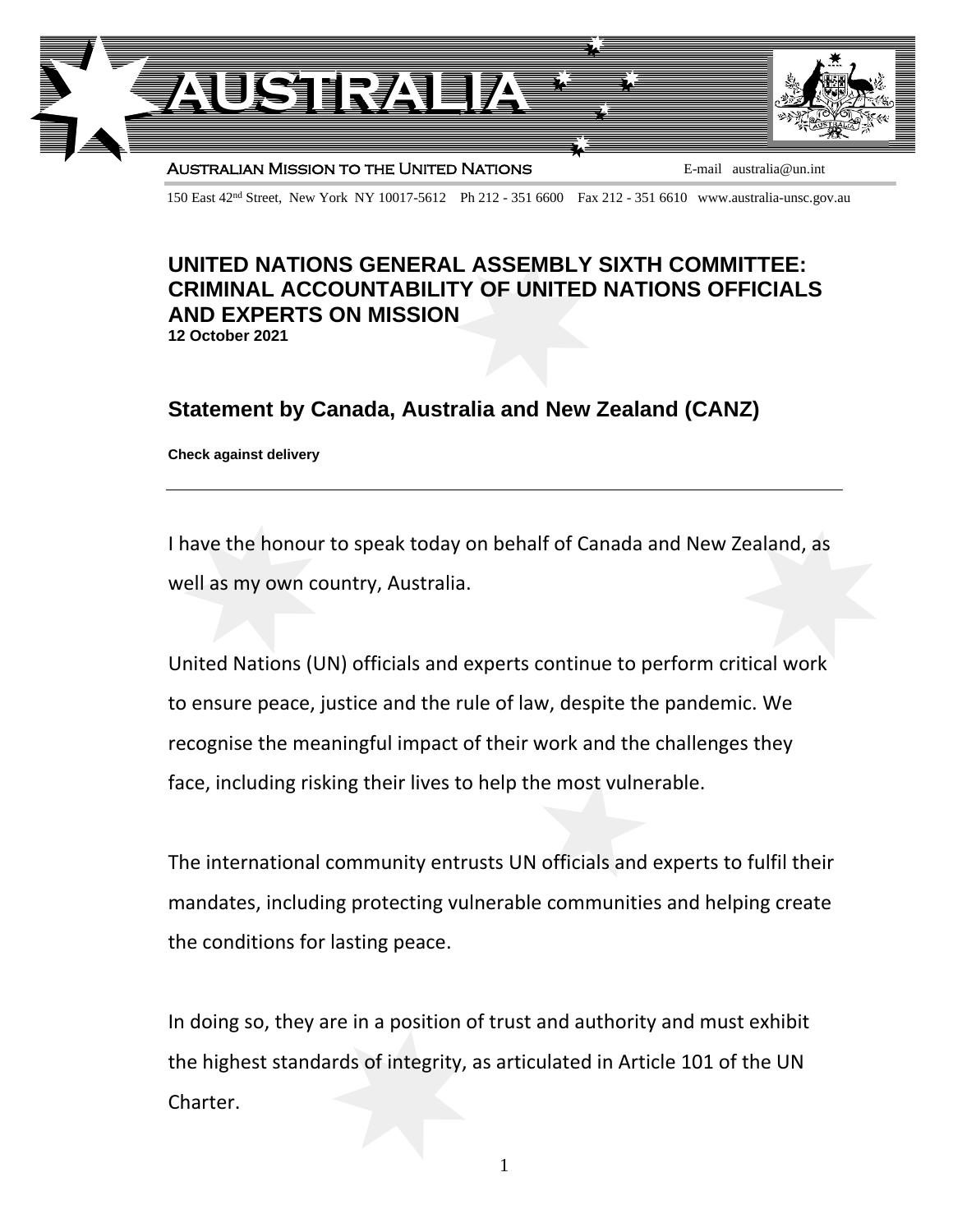We applaud the important work of the UN officials and experts on mission, specifically noting the three uniformed groups – corrections, military and police – who discharge their functions dutifully.

Allegations of criminal activities, including sexual exploitation and abuse, fraud and corruption, as well as sexual harassment committed by a few UN officials or experts, undermine the integrity, credibility and trust we place in the UN to serve and deliver on behalf of the international community.

Circumstances where there are allegations of deplorable conduct carried out by UN officials and experts are compounded by a failure to hold perpetrators to account for their criminal conduct through meaningful accountability mechanisms.

To close the impunity gap, Member States and the UN must continue to strengthen their mechanisms for preventing and responding to crimes, including by building a culture that is supportive to victims and individuals who report misconduct. This includes transparent and timely responses to allegations and a greater visibility of victim support services in the field.

To help remove barriers to reporting misconduct, we must ensure there are appropriate safeguards against reprisals to those who report or witness misconduct. Where immunities apply, these must not be used as a shield to protect perpetrators from accountability.

Prevention is key. Appropriate screening and training for UN officials and experts prior to deployment is essential.

2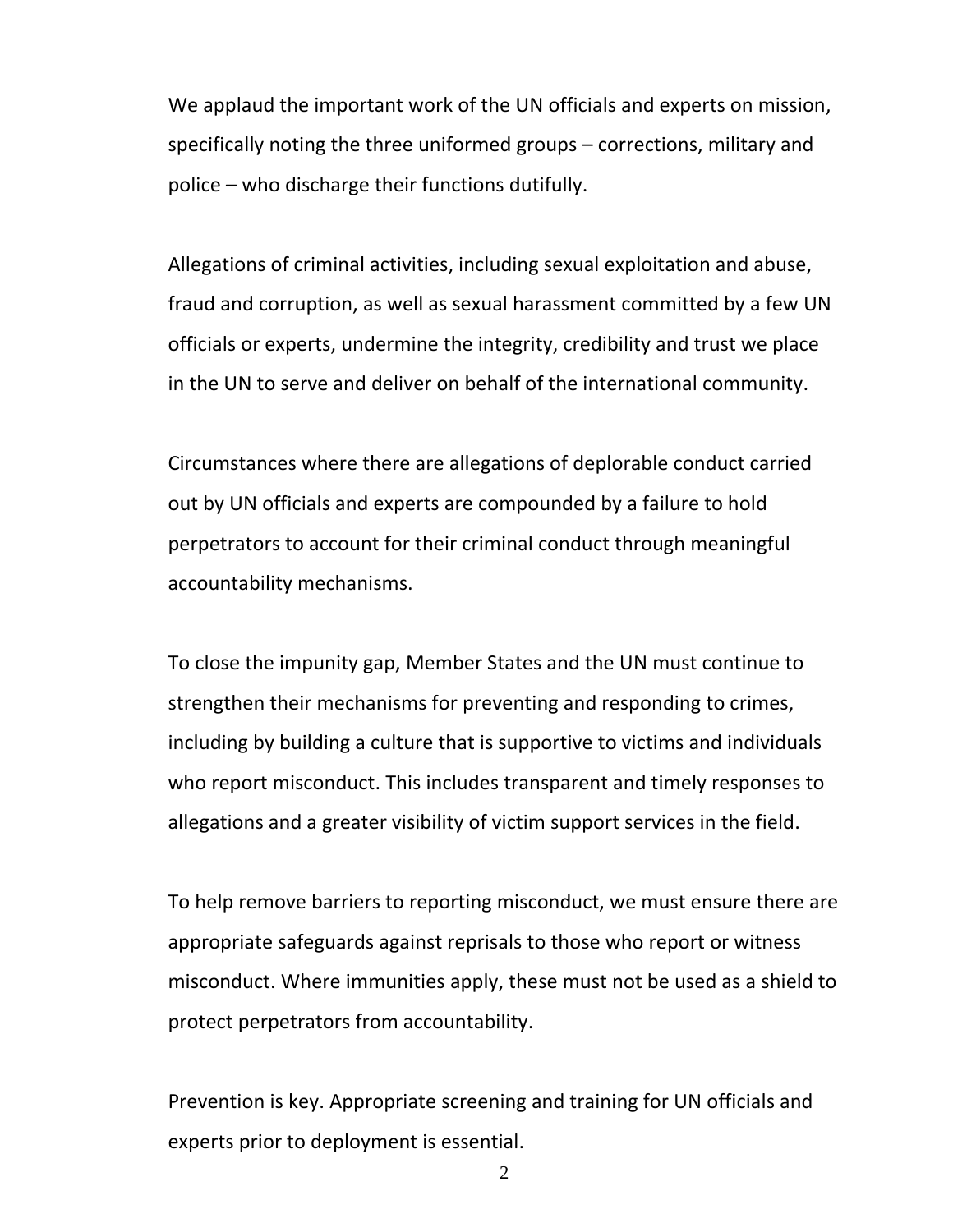We recognise the ongoing work of the Secretary-General in addressing this issue. We wholeheartedly support the Secretary-General's zero-tolerance policy for such criminal activities, including sexual exploitation and abuse.

We thank the Secretary-General for his latest report and endorse the recommendation for Member States to encourage UN bodies and agencies to adopt coherent policies for investigating crimes allegedly committed by UN personnel who fall outside the scope of General Assembly resolutions related to UN officials and experts on mission.

This will send a strong signal that there is no place for criminal conduct anywhere within UN system. Equally, there is no place for sexual harassment.

We are encouraged that the UN system has strengthened efforts to prioritise victims' rights and has been listening to victims.

However, the pandemic has deepened existing inequalities and exposed those in vulnerable situations to increased risks of sexual exploitation and abuse. It has also adversely impacted the ability to investigate allegations and provide assistance to victims.

We are troubled that over the past year, there have been reports that some UN officials and experts have continued to engage in criminal activities, and we are particularly concerned over allegations of sexual exploitation and abuse.

3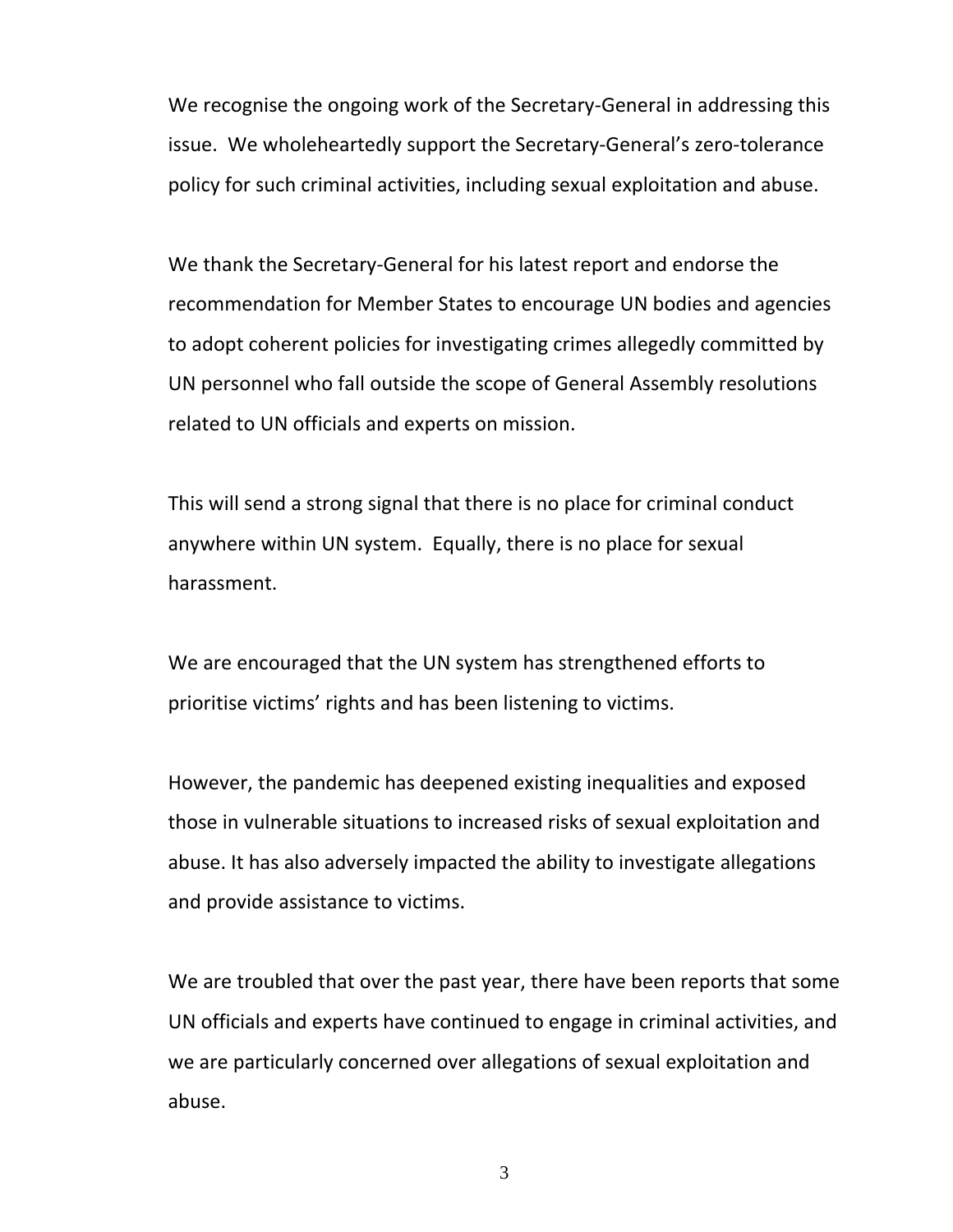In this regard, the incidences of harassment and abuse of power in the Democratic Republic of Congo, as set out in the recent World Health Organisation independent commission report, are distressing and entirely unacceptable.

Added to this, we note the open-source reporting on sexual harassment, assault and misconduct within the UN system, including against UN interns, volunteers and contractors.

Regrettably, in addition to the failures of the UN system, a number of States have not yet established jurisdiction over crimes committed by UN officials and experts.

We strongly encourage Member States and the UN to intensify its efforts to prevent, investigate and hold personnel to account for criminal conduct, including through continued cooperation and funding.

We encourage Member States who have not done so, to establish jurisdiction over crimes committed by nationals while serving as UN officials or experts on mission. We stand ready to provide assistance, as appropriate, to States requesting support in developing such measures.

Member States should investigate and prosecute allegations of criminal conduct carried out by their nationals in accordance with their domestic laws. Appropriate criminal accountability measures should also be in place to prevent and deter future crimes. We also need to protect victims and